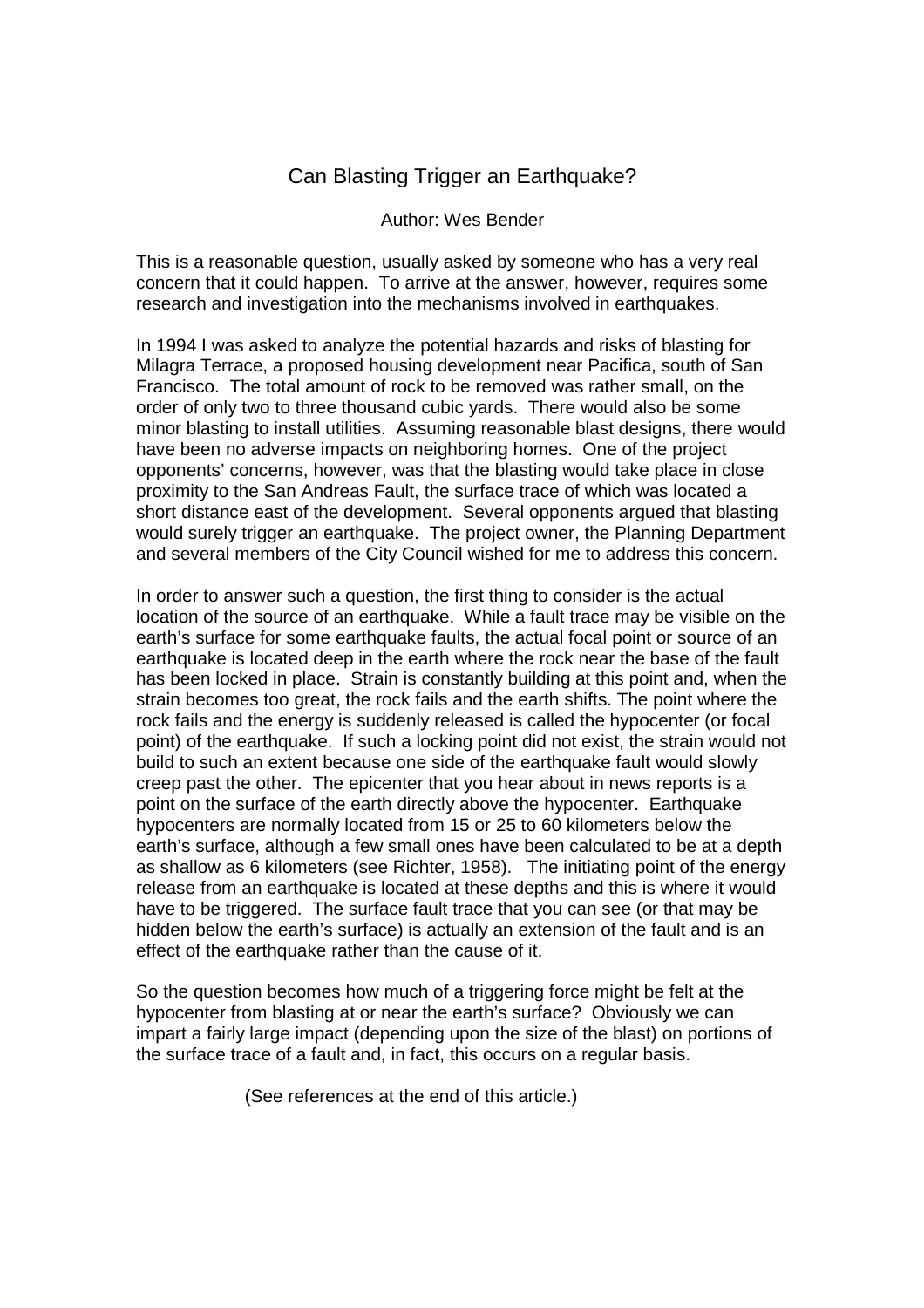Blasts near earthquake faults occur regularly near Permanente, Corona, Davenport and other locations in California. In several instances, tunnels have been driven through earthquake faults by blasting. No earthquake has been known to have been triggered by blasting in close proximity to an earthquake fault.

We can readily estimate the maximum vibration that would be generated by any given weight of explosive at a particular distance. The formula for doing so is:

 **PPV = H x (Dist / Wt 0.5 ) -1.6** where

**PPV** is the vibration intensity expressed as Peak Particle Velocity in in/sec.

- **H** is a factor that can vary between approximately 24 and 242, depending upon site factors.
- **Dist** is the distance in feet between the detonating charge and the location of interest.
- **Wt** is the maximum weight of explosive (in lbs) detonated within any 8 ms time frame.

The attenuation slope of **-1.6** is typical for most blast-generated vibration.

 (Some may recognize that **Dist / Wt 0.5** is often referred to as Square Root Scaled Distance, a blast scaling tool that has no units.)

For estimating the blast vibration, we have to select a representative charge weight of explosives. Blasts at construction sites and at open pit mining locations usually subdivide the total amount of explosives in a blast into smaller quantities that are detonated on individual delays. These delays are separated by 9 to 25 milliseconds or so. This is done to, (1) control vibration at nearby structures, (2) improve fragmentation and, (3) control the distance and direction of the heave of the blasted rock. Except for certain specialized blasts, it is usually not practical nor is it advisable to detonate large blasts without subdividing the explosive weight into such delays. Vibration intensity is proportional to the square root of the maximum charge weight per delay rather than to the total explosive weight in the blast.

Let's use as an example a charge weight of 10,000 lbs per delay as being a reasonable largest practical charge weight per delay for conventional blasting. Although it could conceivably be larger, more often it would be smaller. We can also use the previously mentioned 6 kilometers (19,684 feet) and 15 kilometers (49,212 feet) for our example distances.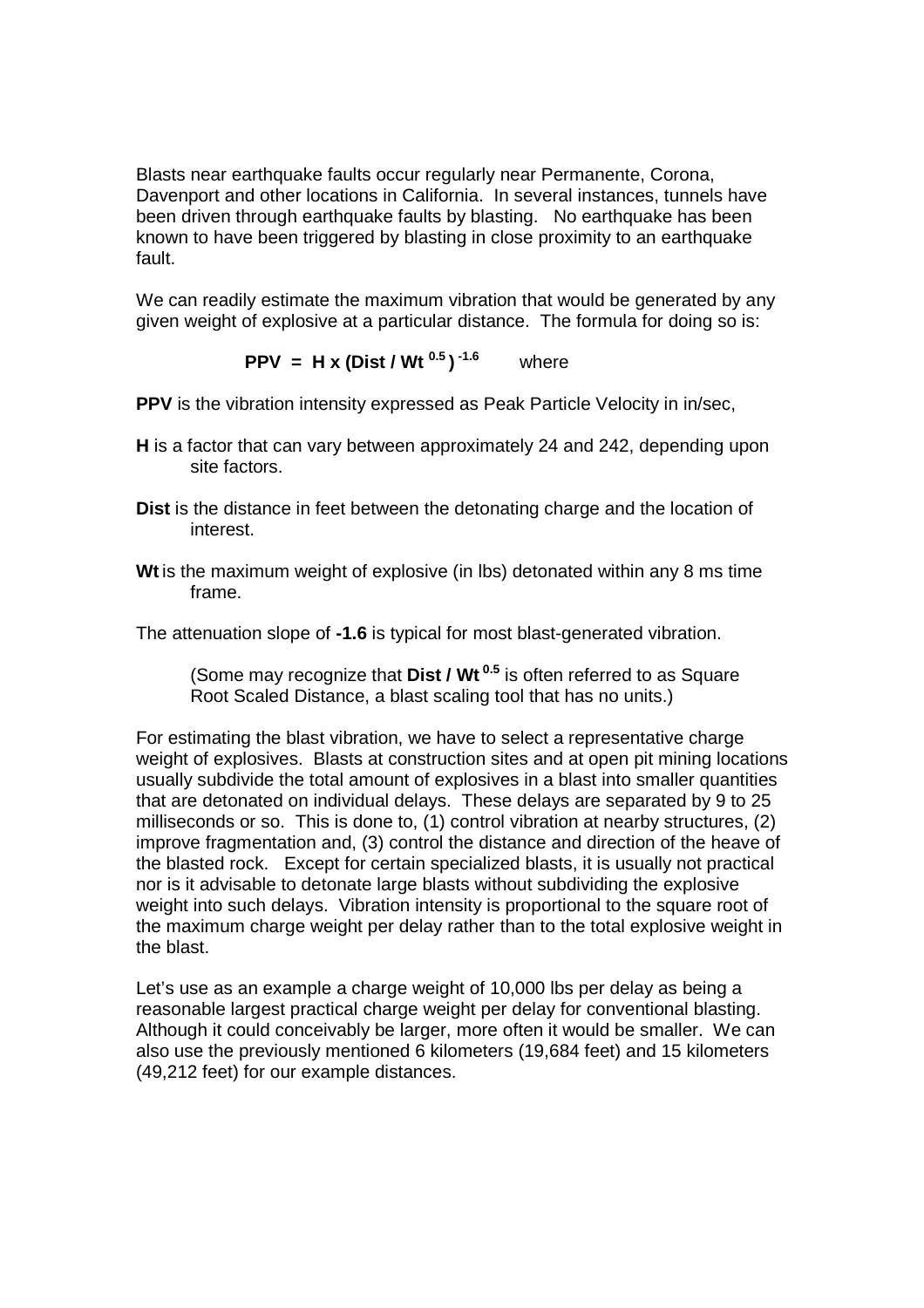We will have to select a value for the factor **H** in this hypothetical exercise. An average value of 160 for estimating vibration along a horizontal surface would be appropriate; however blast vibration intensities at depth have been estimated to be from 1/3 to 1/2 of those on the surface (Oriard, 2002). Body waves, both compression and shear, dissipate more rapidly than do surface waves. At fairly large horizontal distances, surface waves dominate. There are no surface waves at depth. Also, because velocities within the earth increase with depth, the body waves will tend to curve back toward the earth's surface, further reducing the impact at depth. Although it is probably smaller for body waves at depth, it would be reasonable to use half of 160, or 80, as the factor **H** for our calculations.

Using 80 for the factor **H**, a charge weight of 10,000 lbs and using distances of 6 and 15 km respectively, we estimate that Peak Particle Velocities would be as follows:

80 x (19,684 / 10,000  $^{0.5}$ )<sup>-1.6</sup> = 0.017 in/sec (at a depth of 6 km), and 80 x (49,212 / 10,000  $^{0.5}$ )<sup>-1.6</sup> = 0.004 in/sec (at a depth of 15 km)

Blast vibration intensity with peak particle velocities of 0.004 or 0.017 inches per second would not be capable of doing cosmetic damage to sensitive structures, let alone being able to trigger an earthquake.

It should be noted that in these estimations we have used rather large charge weights and a factor for **H** that is probably too high considering the reductions in vibration previously recorded at depth. In spite of using overly aggressive criteria the vibrations are still quite low, mainly due to the large distances involved. If one were to further increase the charge weight and use an even higher **H** factor, the resulting vibration estimates would still not reach levels where they could adversely impact the locked portion of the earthquake fault at depth.

To further reinforce the argument that blasting could not trigger an earthquake, two good examples of extremely large blasts in the vicinity of earthquake faults should be considered. These blasts were the two coyote blasts that were detonated to obtain rock for the Ord River Project in Australia (see Oriard, 2002). Unlike conventional blasts, coyote blasts detonate a large quantity of explosives nearly instantaneously inside tunnels in order to fracture a large volume of rock. Usually the rock has jointing systems that will allow it to fracture adequately when the rock mass is lifted by the force of the explosion and then dropped. The two coyote blasts at Ord River detonated 994,000 lbs and 1,154,000 lbs respectively. There were two faults in very close proximity to the blasts. The Blind Gully fault and a connecting fault were immediately adjacent on opposite sides of the rock ridge where the blasts were located. The site was instrumented and, following each of the blasts, a survey was done to determine if there had been any movement along the faults. None was found.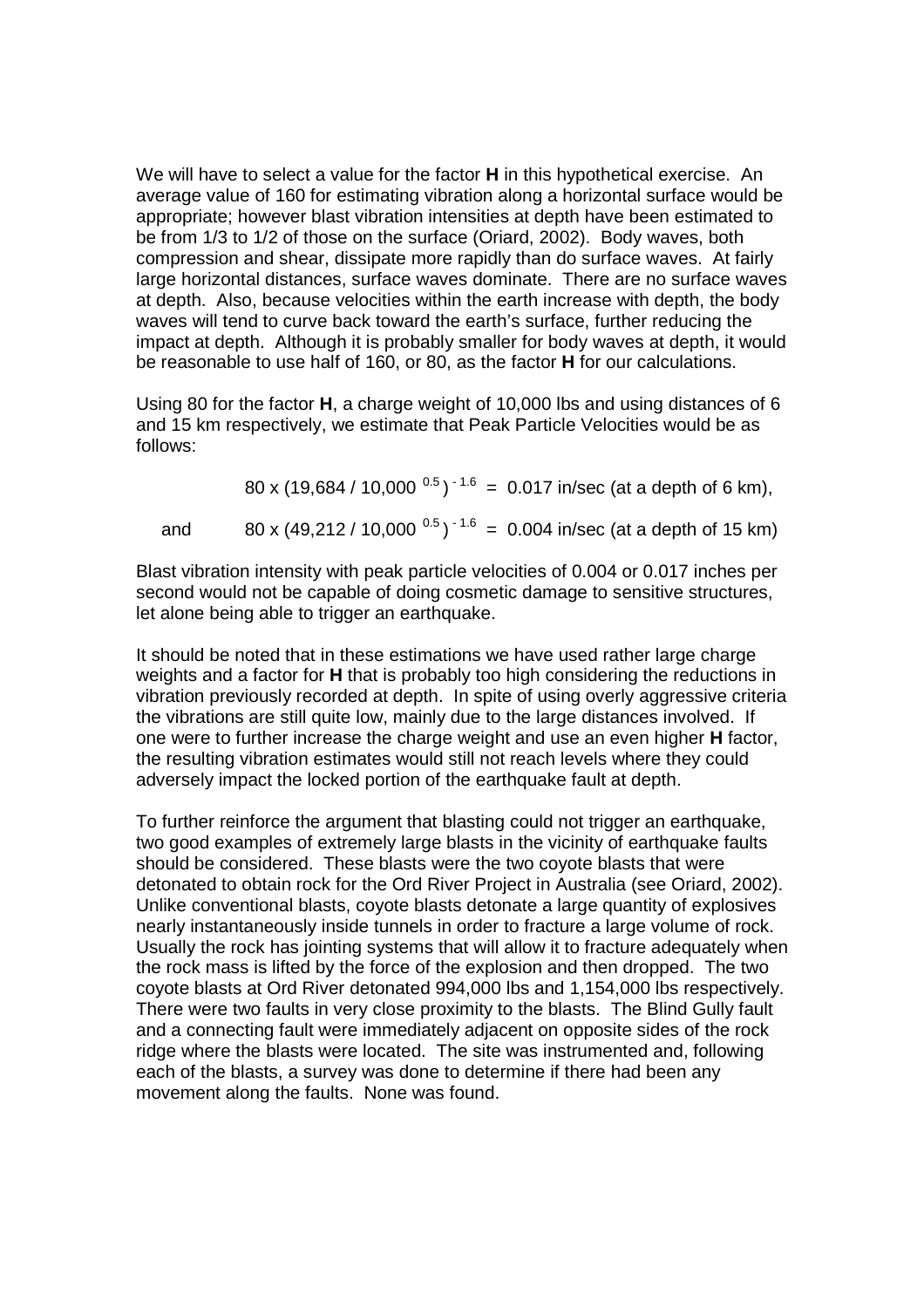Some might wish to make the case that even minor vibration levels from a blast could be enough to trigger an earthquake when the strain at the focal point is at a peak and an earthquake were just about to occur. In other words, vibration from the blast would be the straw that broke the camel's back. This could not be the case, however, because the strain would have been elevated well above that of the blast vibration numerous times previously by other stronger sources (such as other nearby earthquakes on the same or other faults, the moon's gravitational pull, tidal effects, etc.). These sources would have had a greater impact on the locked focal point than the small impact from a distant blast on or near the surface.

It is unfortunate that man cannot trigger an earthquake by blasting in close proximity to a fault. If it were possible to do so, we might intentionally trigger small earthquakes in fault zones that were locked. Instead of experiencing large earthquakes with a magnitude of 6 to 8 or higher on the Richter scale when the rock fails, it might be possible to regularly nudge the locked point into slipping with a resulting earthquake in the range of 2 to 3 or smaller.

Portions of the San Andreas Fault System (SAFS) manage to creep along at an average rate of a little less than 1-1/2" per year (about as fast as your fingernails grow), while other portions that have been locked for long periods of time will only shift when the rock's strength is exceeded by the strains that have built up, resulting in a major earthquake. The zones that creep or shift with small earthquakes may cause some inconvenience, but preventing major earthquakes that result from locked portions of the SAFS would be a huge benefit if we were able to do so.

Several technical advances would have to be made in order for such a scheme to work. Drilling accurately to a depth of 15 kilometers or more could be difficult. Accurately locating potential hypocenters would be necessary. Nuclear devices would probably have to be used in order to provide sufficient energy in a small package. A chemical explosive charge of sufficient size would require too much volume. The proposed use of nuclear energy for such a purpose would surely be opposed by some for environmental and/or political reasons. Elevated temperatures at depth could be a possible problem. The process would have to be initiated at some location on the fault shortly after a major earthquake had just occurred, otherwise the strain would build up again and any subsequent manmade earthquake could reach major proportions. Implementing such a scheme would also be problematic in today's litigious society. Even if the nudging of a partially locked fault were successful and resulted in a relatively minor earthquake, it is possible that there would be claims of perceived damage.

Mother Nature will continue to relieve the strain that develops from plate tectonics in her own way and in her own time frame and we currently have to accept the consequences. Blasting, however, has not been and will not be a contributing factor in triggering earthquakes.